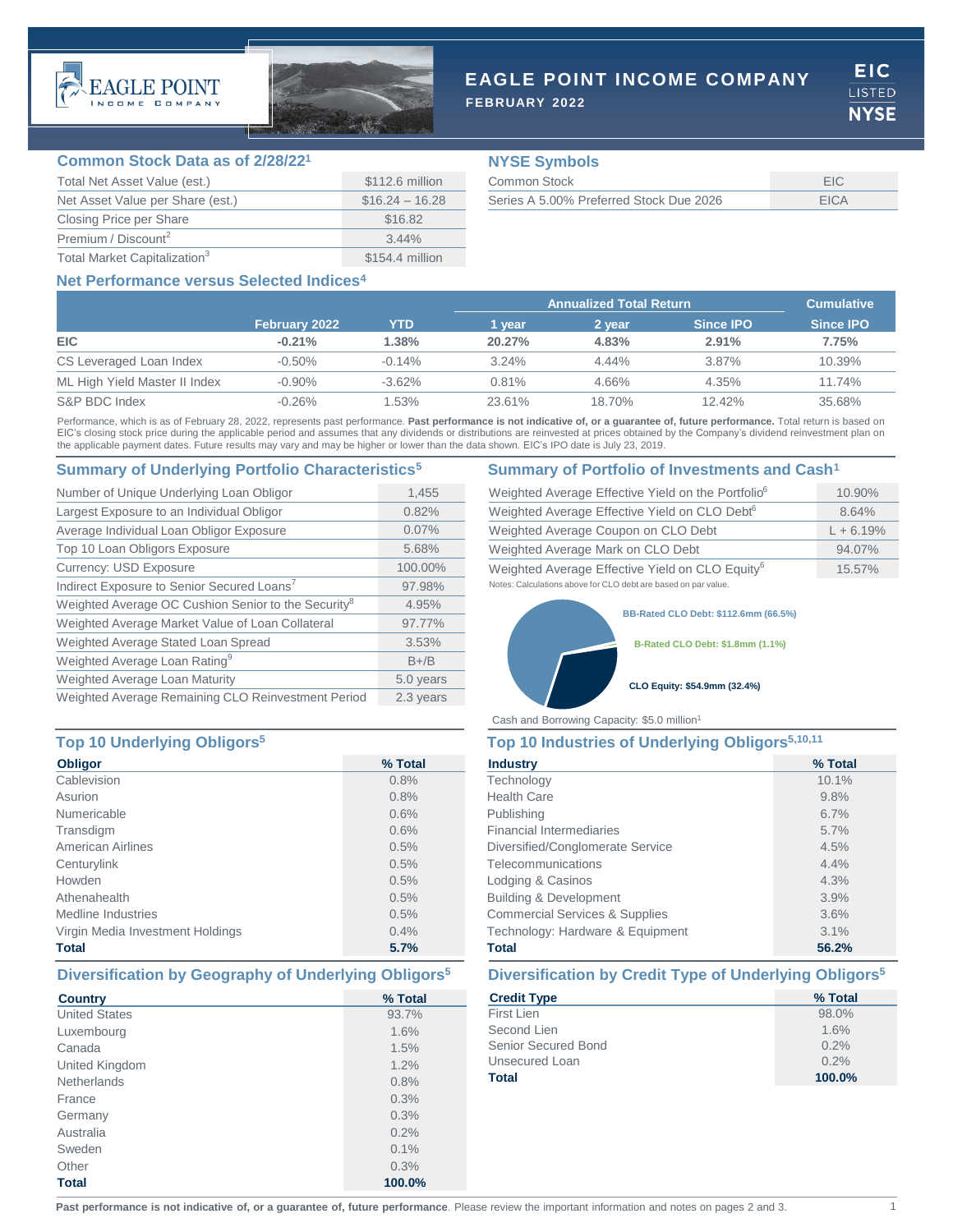



# **EAGLE POINT INCOME COMPANY**

**FEBRUARY 2022**

**EIC** LISTED **NYSE** 





## **Rating Distribution of Underlying Obligors5,9 Maturity Distribution of Underlying Obligors<sup>5</sup>**



## **Price Distribution of Underlying Obligors<sup>5</sup> Stated Spread Distribution of Underlying Obligors<sup>5</sup>**



## **Notes**

Note: Amounts shown in this report are rounded and therefore totals may not foot.

- 1. The Company determines its net asset value on a quarterly basis. The net asset value and net asset value per share shown herein (A) are unaudited and estimated by management, (B) are shown for informational purposes only, and (C) are as of the date noted above. Estimates with respect to a calendar quarter end are subject to revision when the Company determines its quarterly net asset value. The net asset value of the Company is calculated as the sum of the value of the Company's portfolio, any cash or cash equivalents held by the Company and the Company's other assets less the Company's liabilities. Net asset value per share is determined by dividing the net asset value of the Company by the number of shares of the Company's common stock outstanding as of the date shown above. The summary of portfolio investments shown in the chart is based on the estimated fair value of the underlying positions as of February 28, 2022. Cash<br>and borrowing capacity represen facility are subject to applicable regulatory and contractual limits.
- 2. Premium/discount is calculated to the midpoint of management's unaudited and estimated range of the net asset value per share. Premium/discount for periods after February 28, 2022 will vary based on stock price performance and Company performance.
- 3. Combined market capitalization of EIC and EICA as of February 28, 2022 closing price. Market capitalization for periods after February 28, 2022 will vary based on stock price performance.
- 4. The performance of an index is not an exact representation of any particular investment, as you cannot invest directly in an index. The indices shown herein have not been selected to represent a benchmark for a strategy's performance, but are instead disclosed to allow for comparison of the Company's returns to that of known, recognized and/or similar indices. The Credit Suisse Leveraged Loan Index tracks the investable universe of the US-denominated leveraged loan market. The ML US High Yield Index tracks the performance of US dollar denominated below<br>investment grade corporate debt publicly iss are listed on the NYSE or NASDAQ and satisfy market capitalization and other eligibility requirements. Although EIC is not a BDC, BDCs generally invest in high yielding credit investments, as does EIC. In addition, similar to EIC, BDCs generally elect to be classified as a regulated investment company under the U.S. Internal Revenue Code of 1986, as amended, which generally requires an investment company to distribute its taxable income to shareholders.
- 5. The information presented herein is on a look-through basis to the collateralized loan obligation, or "CLO" and other related investments held by the Company as of February 28, 2022 (except as otherwise noted) and reflects the aggregate underlying exposure of the Company based on the portfolios of those investments. The data is estimated and unaudited and is derived from CLO trustee reports received by the Company relating to February 2022 and from custody statements and/or other information received from CLO collateral managers and other third party sources. Information relating to the market price of underlying collateral is as of month end; however, with respect to other information shown, depending on when such information was received, the data may reflect a lag in the information reported. As such, while this information was obtained from third party data sources, February 2022 trustee reports and similar reports, other than market price, it does not reflect actual underlying portfolio characteristics as of February 28, 2022 and this data may not be representative of current or future holdings. The weighted average remaining reinvestment period information is based on the fair value of CLO equity and debt investments held by the Company at the end of the reporting period.
- 6. The effective yield on the Company's portfolio of investments is estimated based upon the estimated fair market value of the underlying CLO holdings, current projections of the amounts and timing of each investment's recurring distributions (which for CLO debt securities reflects the scheduled coupon payments and for CLO equity securities reflects various assumptions), and the estimated amounts and timing of principal payments (which may differ from the scheduled maturity date of an investment). The weighted average effective yield is calculated based on the amortized current cost of investments. This statistic is being provided for informational purposes only and does not necessarily reflect the yield at which the Company records its investment income for each investment. The estimated yield and investment cost may ultimately not be realized.
- 7. Data represents aggregate indirect exposure. We obtain our exposure in underlying senior secured loans indirectly through our CLO and related investments.
- 8. Overcollateralization ("OC") refers to the fact that the value of the assets (i.e., broadly syndicated US loans) underlying a CLO exceeds the principal due on the liabilities (i.e., CLO debt securities) required to be repaid. The weighted average OC cushion senior to the security is calculated using the BBB OC cushion for all BB-rated CLO debt securities in the portfolio and the BB OC cushion for all other securities in the portfolio, in each case as held on February 28, 2022.
- Credit ratings shown are based on those assigned by Standard & Poor's Rating Group, or "S&P," or, for comparison and informational purposes, if S&P does not assign a rating to a particular obligor, the weighted average rating shown reflects the S&P equivalent rating of a rating agency that rated the obligor provided that such other rating is available with respect to a CLO or related investment held by us. In the event multiple ratings are available, the lowest S&P rating, or if there is no S&P rating, the lowest equivalent rating, is used. The ratings of specific borrowings by an<br>obligor may differ fr are not shown in the graphs and, accordingly, the sum of the percentages in the graphs may not equal 100%. Ratings below BBB- are below investment grade. Further information regarding S&P's rating methodology and definitions may be found on its website ([www.standardandpoors.com](http://www.standardandpoors.com/)).
- 10. Industry categories are based on the S&P industry categorization of each obligor as reported in CLO trustee reports to the extent so reported. Certain CLO trustee reports do not report the industry category of all of the underlying obligors and where such information is not reported, it is not included in the summary look-through industry information shown. As such, the Company's exposure to a particular industry may be higher than that shown if industry categories were available for all underlying obligors. In addition, certain underlying obligors may be re-classified from time to time based on developments in their respective businesses and/or market practices. Accordingly, certain underlying borrowers that are currently, or were previously, summarized as a single borrower in a particular industry may in current or future periods be reflected as multiple borrowers or in a different industry, as applicable.
- Certain CLO trustee reports do not provide the industry classification for certain underlying obligors. These obligors are not summarized in the look-through industry data shown; if they were reflected, they would represent 7.7%.